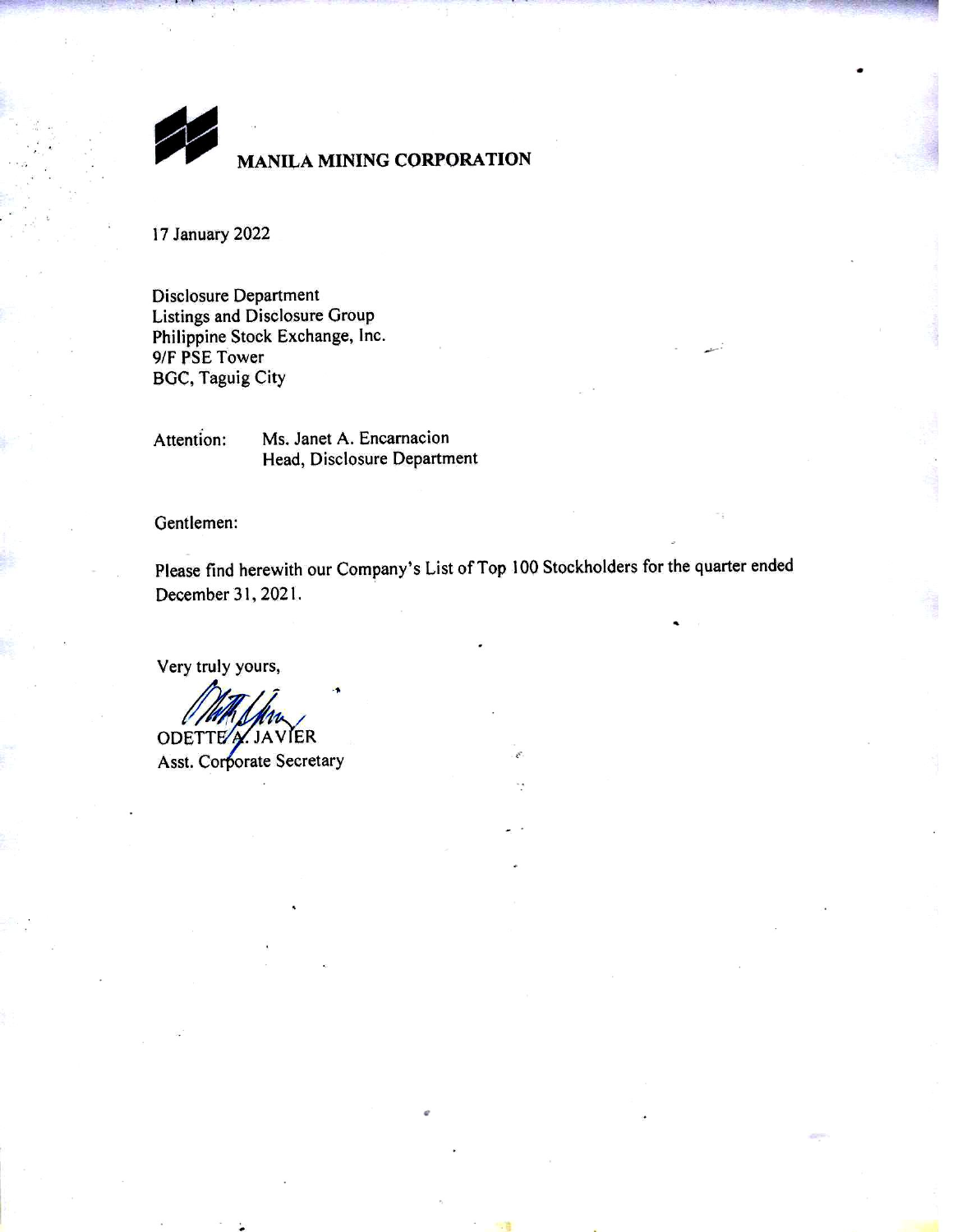Stock Transfer Service Inc. Page No. 1 MANILA MINING CORPORATION (MA) List of Top 100 Stockholders As of 12/31/2021

| Rank         | Name                               | Holdings                 | Rank   |
|--------------|------------------------------------|--------------------------|--------|
| $\mathbf{1}$ | PCD NOMINEE CORPORATION (FILIPINO) | 107,708,616,268 69.27%   |        |
| 2            | F. YAP SECURITIES, INC.            | 27,945,887,346 17.97%    |        |
| 3            | BRYAN YAP                          | 1,945,977,139 01.25%     |        |
| 4            | CHRISTINE YAP                      | 1,861,557,111 01.20%     |        |
| 5            | EMMA YAP                           | 1,478,067,401 00.95%     |        |
| 6            | PATRICK RESOURCES CORPORATION      | 1,301,152,163            | 00.84% |
| 7            | PAUL YAP JR.                       | 1, 113, 677, 703 00. 72% |        |
| 8            | CHRISTINE KAREN YAP                | 886, 334, 939 00.57%     |        |
| 9            | CORONET PROPERTY HOLDINGS CORP     | 833,093,546 00.54%       |        |
| 10           | VENTURA RESOURCES CORPORATION      | 718,565,954 00.46%       |        |
| 11           | ZAMCORE RESOURCES CORPORATION      | 707,395,421 00.45%       |        |
| 12           | LINDSAY RESOURCES CORPORATION      | 651, 542, 763 00.42%     |        |
| 13           | $A/C$ B.Y. FYSI                    | 524, 193, 274 00. 34%    |        |
| 14           | ARLENE K. YAP                      | 457,065,671 00.29%       |        |
| 15           | DAVID GO SECURITIES CORP.          | 436,519,534 00.28%       |        |
| 16           | $A/C$ -CKY FYSI                    | 420,690,037              | 00.27% |
| 17           | PACITA YAP                         | 351,786,420              | 00.23% |
| 18           | FAUSTO R. PREYSLER JR.             | 345,842,696              | 00.22% |
| 19           | ANNABELLE K. YAP                   | 330,939,900              | 00.21% |
| 20           | LUCIO W. YAN                       | 302,100,000              | 00.19% |
| 21           | LEONARD RESOURCES CORP.            | 236,299,716              | 00.15% |
| 22           | WILLIAM HOW                        | 220,500,000              | 00.14% |
| 23           | HIGHLAND SECURITIES, INC.          | 210,023,669              | 00.14% |
| 24           | F Y S I ACCOUNT NO. CKY            | 196, 918, 381 00.13%     |        |
| 25           | PL LIM INVESTMENTS, INC.           | 180,000,000              | 00.12% |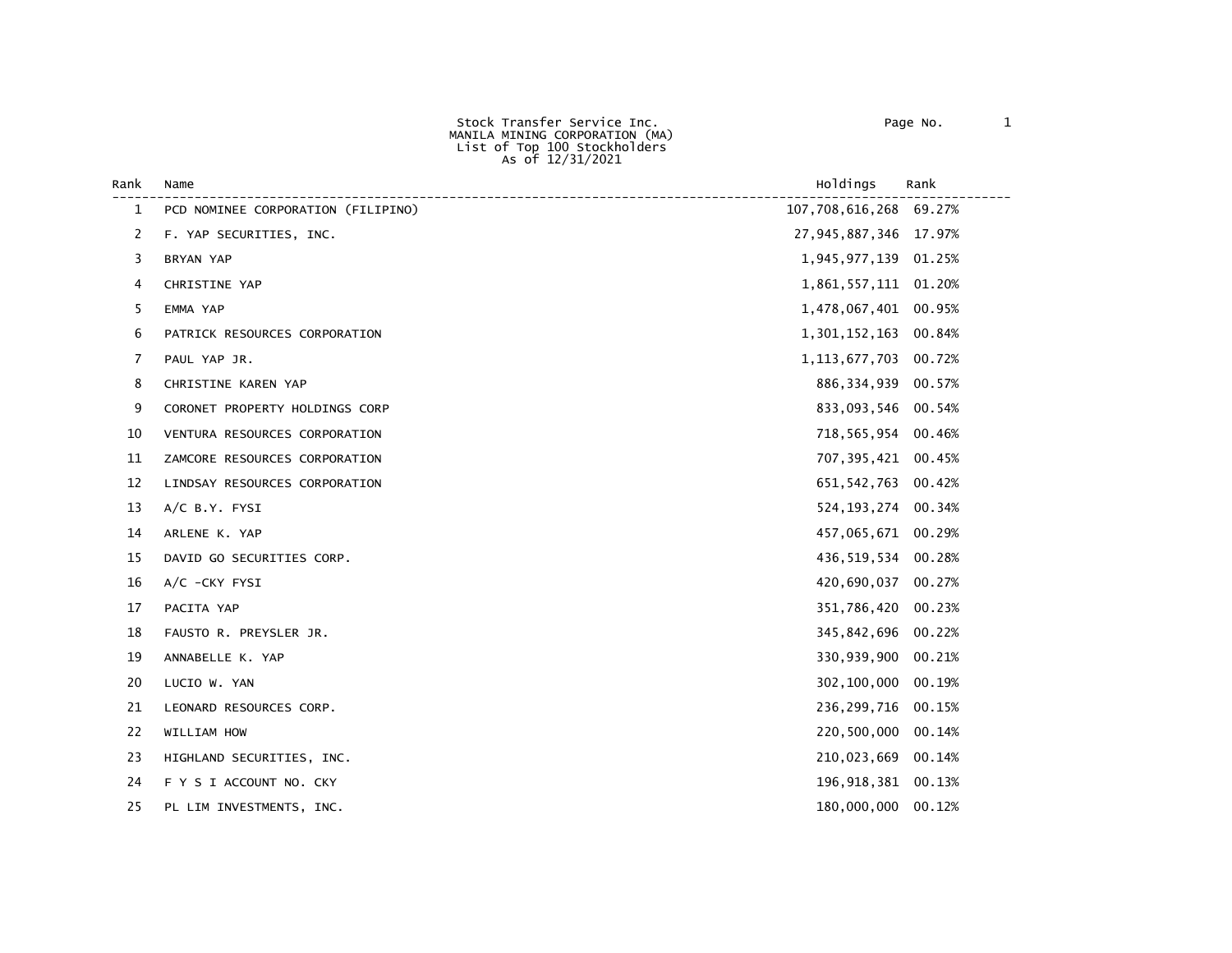26 ABIGAIL RESOURCES CORP. 154,729,479 00.10%

## User ID: maria Time: 01/05/2022 10:25:45

Stock Transfer Service Inc. Page No. 2

|      | MANILA MINING CORPORATION (MA)<br>List of Top 100 Stockholders<br>As of 12/31/2021 |                        |  |
|------|------------------------------------------------------------------------------------|------------------------|--|
| Rank | Name                                                                               | Holdings<br>Rank       |  |
| 27   | CRESENCIO YAP                                                                      | 152,817,233<br>00.10%  |  |
| 28   | FELIPE YAP                                                                         | 140,155,975<br>00.09%  |  |
| 29   | CP EQUITIES CORPORATION                                                            | 140,000,000<br>00.09%  |  |
| 30   | HORACIO RODRIGUEZ                                                                  | 113,664,029<br>00.07%  |  |
| 31   | F. YAP SECURITIES, INC. A/C 3305                                                   | 112,568,859<br>00.07%  |  |
| 32   | BRAIN FOUNDATION OF THE PHILS.                                                     | 77,286,489<br>00.05%   |  |
| 33   | ARACELI A. MACARAIG                                                                | 69,260,000<br>00.04%   |  |
| 34   | DENIS PEREZ                                                                        | 66,678,540<br>00.04%   |  |
| 35   | LUCIO W. YAN &/OR CLARA Y. YAN                                                     | 64,044,944<br>00.04%   |  |
| 36   | DORCAS ANN O. HO                                                                   | 64,044,943<br>00.04%   |  |
| 37   | MA. CYMBELINE B. PEREZ                                                             | 60,768,000<br>00.04%   |  |
| 38   | SHIPSIDE, INC.                                                                     | 59,403,062<br>00.04%   |  |
| 39   | JANICE C. SY                                                                       | 54, 382, 022<br>00.03% |  |
| 40   | WILFREDO C. UY                                                                     | 51,235,955<br>00.03%   |  |
| 41   | ALBERTO MENDOZA                                                                    | 46,844,045<br>00.03%   |  |
| 42   | JESSAMYN DESIREE B. PEREZ                                                          | 45,585,000<br>00.03%   |  |
| 43   | NECISTO SYTENGCO                                                                   | 44,280,000<br>00.03%   |  |
| 44   | MA. CYMBELINE PEREZ                                                                | 40,564,704<br>00.03%   |  |
| 45   | ANSALDO, GODINEZ & CO., INC.                                                       | 38,917,544<br>00.03%   |  |
| 46   | WILLIAM RAGOS ENRILE II                                                            | 38,426,966<br>00.02%   |  |
| 47   | BLUE RIDGE MINERAL CORP.                                                           | 38,400,000<br>00.02%   |  |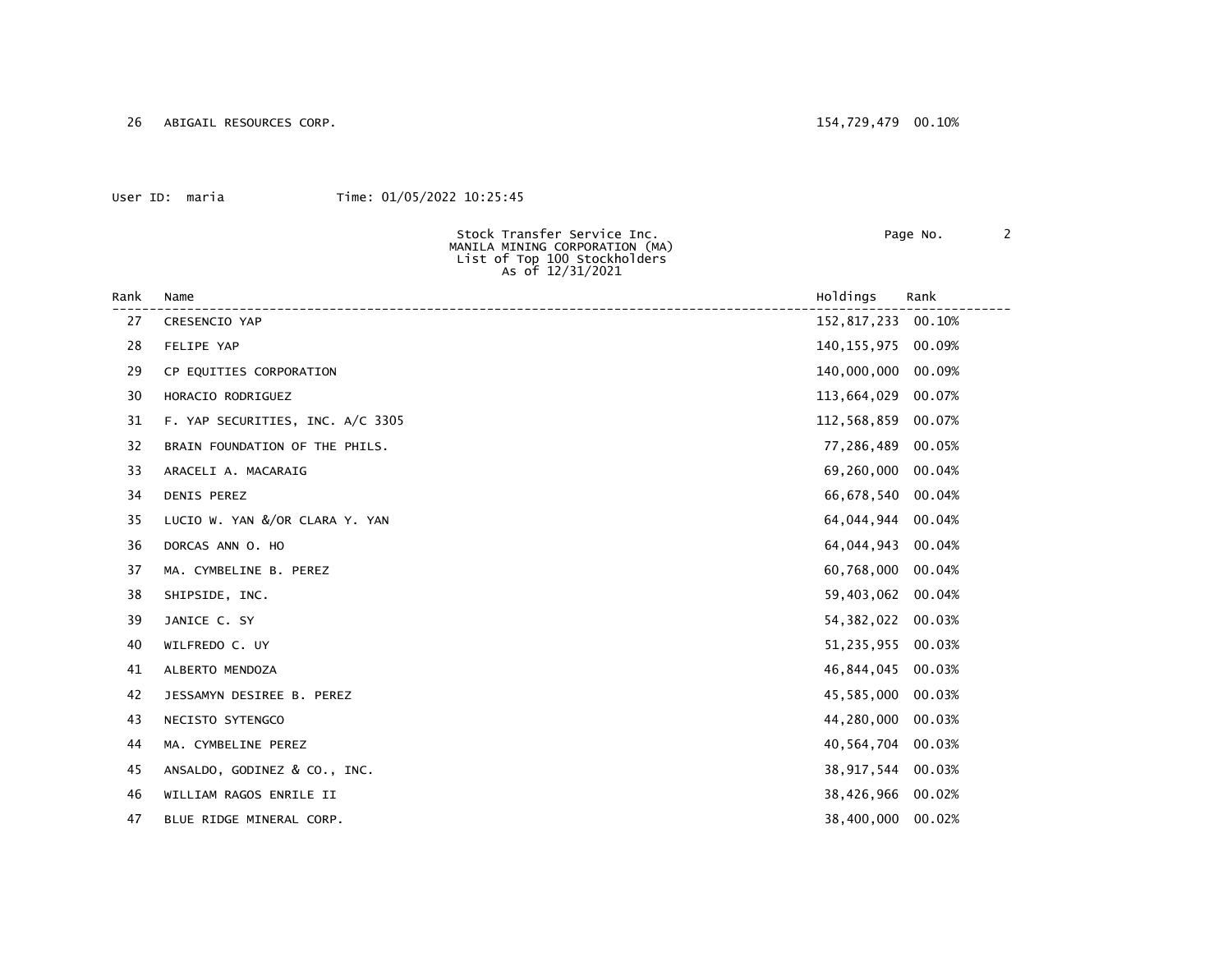| 48  | FLORENTINA BANEZ                         | 34,209,289 00.02% |  |
|-----|------------------------------------------|-------------------|--|
| 49  | BENJAMIN ADAPON                          | 31,752,000 00.02% |  |
| 50. | CATHAY SECURITIES CO., INC. A/C NO. 1358 | 31,531,760 00.02% |  |
| 51  | SOCIAL SECURITY SYSTEM                   | 31,169,073 00.02% |  |
| 52. | WILLY O. DIZON OR NENE C. DIZON          | 29,740,446 00.02% |  |

| Stock Transfer Service Inc.    | Page No. |  |
|--------------------------------|----------|--|
| MANILA MINING CORPORATION (MA) |          |  |
| List of Top 100 Stockholders   |          |  |
| As of 12/31/2021               |          |  |
|                                |          |  |

| Rank | Name                                          | Holdings            | Rank   |
|------|-----------------------------------------------|---------------------|--------|
| 53   | MERCANTILE INSURANCE CO., INC.                | 28,700,000 00.02%   |        |
| 54   | ARTEMIO F. DISINI                             | 27,219,910 00.02%   |        |
| 55   | JOAQUIN MA. TAMANO                            | 26,460,000          | 00.02% |
| 56   | TERESO C. TAN                                 | 25,000,000 00.02%   |        |
| 57   | ROGELIO CHUA                                  | 24, 246, 741 00.02% |        |
| 58   | BERNARDO A. FRIANEZA                          | 24,067,802          | 00.02% |
| 59   | KEYSER MERCANTILE CO., INC.                   | 23,814,000 00.02%   |        |
| 60   | EDGAR A. RAGASA                               | 20,872,552 00.01%   |        |
| 61   | CATHAY SECURITIES CO., INC. A/C NO. 1868      | 20,580,000 00.01%   |        |
| 62   | OF SANTO TOMAS UNIVERSITY                     | 20,580,000          | 00.01% |
| 63   | GUILD SECURITIES INC.                         | 20,564,000 00.01%   |        |
| 64   | MANUEL J. RAMOS                               | 18,726,592 00.01%   |        |
| 65   | HERITAGE PROPERTIES, INC.                     | 18,425,880          | 00.01% |
| 66   | ELITE INVESTMENT CORPORATION                  | 17,551,800          | 00.01% |
| 67   | WHITE ELEPHANTS, INC.                         | 17,500,000 00.01%   |        |
| 68   | QUALITY INVESTMENTS & SECS. CORP. A/C #017003 | 16,880,000 00.01%   |        |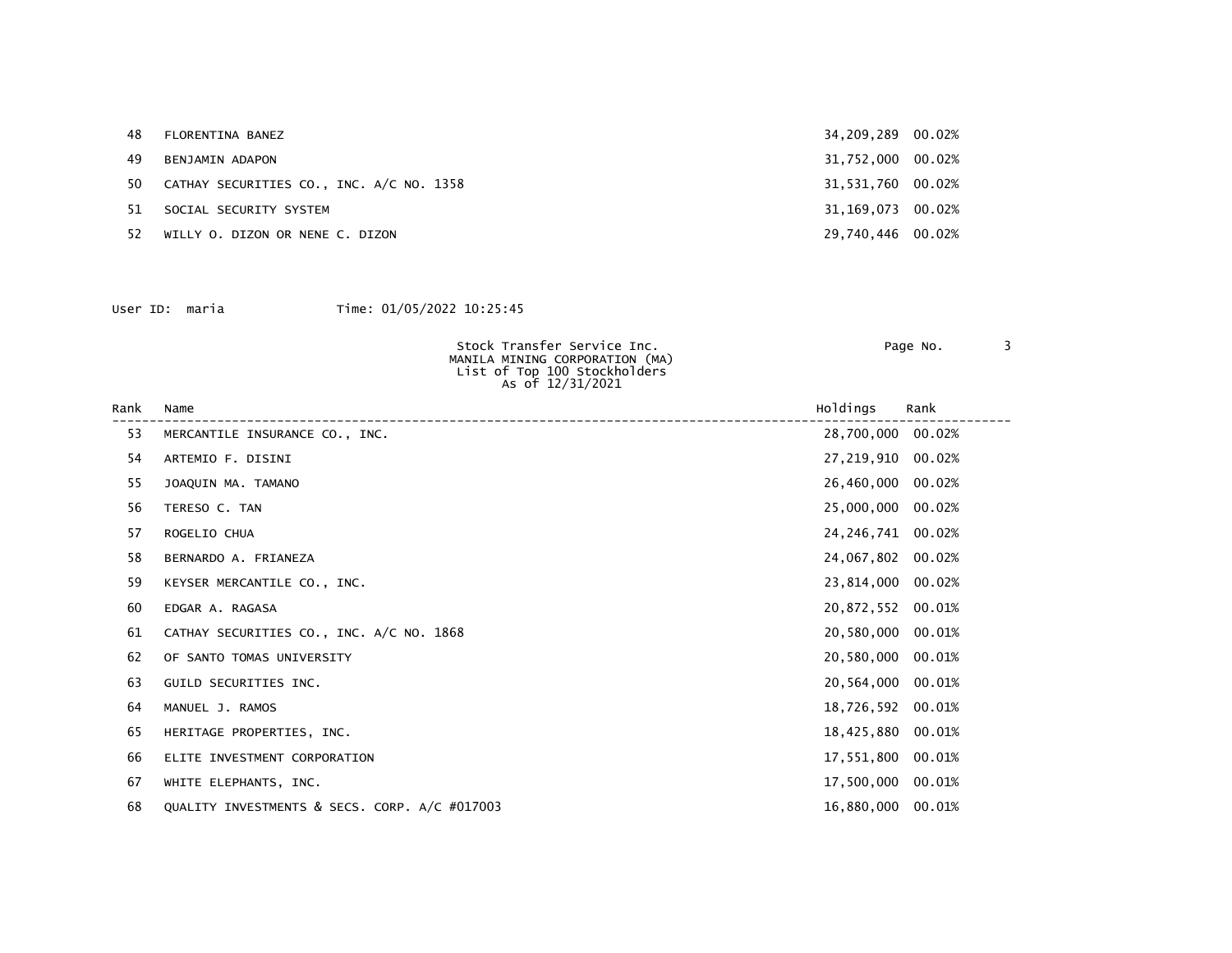| 69 | LIBERATO P. LAYUG                                        | 16,651,685 00.01%   |        |
|----|----------------------------------------------------------|---------------------|--------|
| 70 | JULIA K. REGINA ANGELA K. DE LA CRUZ DE LA CRUZ OR MARIA | 16,561,593 00.01%   |        |
| 71 | ERLINDA M. OLEDAN                                        | 15, 123, 214 00.01% |        |
| 72 | ROMEO N. YAP                                             | 15,000,000 00.01%   |        |
| 73 | <b>SHIN TIU</b>                                          | 15,000,000          | 00.01% |
| 74 | WILLIAM T. ENRILE                                        | 15,000,000 00.01%   |        |
| 75 | FRANCISCO ONG                                            | 14,700,000 00.01%   |        |
| 76 | CATHERINE CHOA                                           | 13,933,773 00.01%   |        |
| 77 | ALVIN TAN UNJO                                           | 13,930,708 00.01%   |        |
| 78 | JOSE Z. OLEDAN                                           | 13, 188, 727        | 00.01% |
|    |                                                          |                     |        |

| Stock Transfer Service Inc.    | Page No. |  |
|--------------------------------|----------|--|
| MANILA MINING CORPORATION (MA) |          |  |
| List of Top 100 Stockholders   |          |  |
| As of 12/31/2021               |          |  |

| Rank | Name                               | Holdings          | Rank |
|------|------------------------------------|-------------------|------|
| 79   | <b>BERNARD CHU</b>                 | 12,936,000 00.01% |      |
| 80   | A. ANGEL S. TANJANGCO              | 12,880,000 00.01% |      |
| 81   | ALLEN JESSE C. MANGAOANG           | 12,808,989 00.01% |      |
| 82   | THE SOLID GUARANTY, INC.           | 12,642,000 00.01% |      |
| 83   | DANILO G. BAUTISTA                 | 12,502,755 00.01% |      |
| 84   | OSLO INVESTMENT CORPORATION        | 12,452,881 00.01% |      |
| 85   | CONCHITA YAP                       | 12,296,200 00.01% |      |
| 86   | RICARDO CASTANEDA                  | 11,861,000 00.01% |      |
| 87   | CHARLES TIU GAN                    | 11,820,000 00.01% |      |
| 88   | <b>WILSON NGAN</b>                 | 11,778,358 00.01% |      |
| 89   | E. N. MADRAZO CORP.                | 11,490,000 00.01% |      |
| 90   | PLLIM MANAGEMENT & INVESTMENT INC. | 11,235,955 00.01% |      |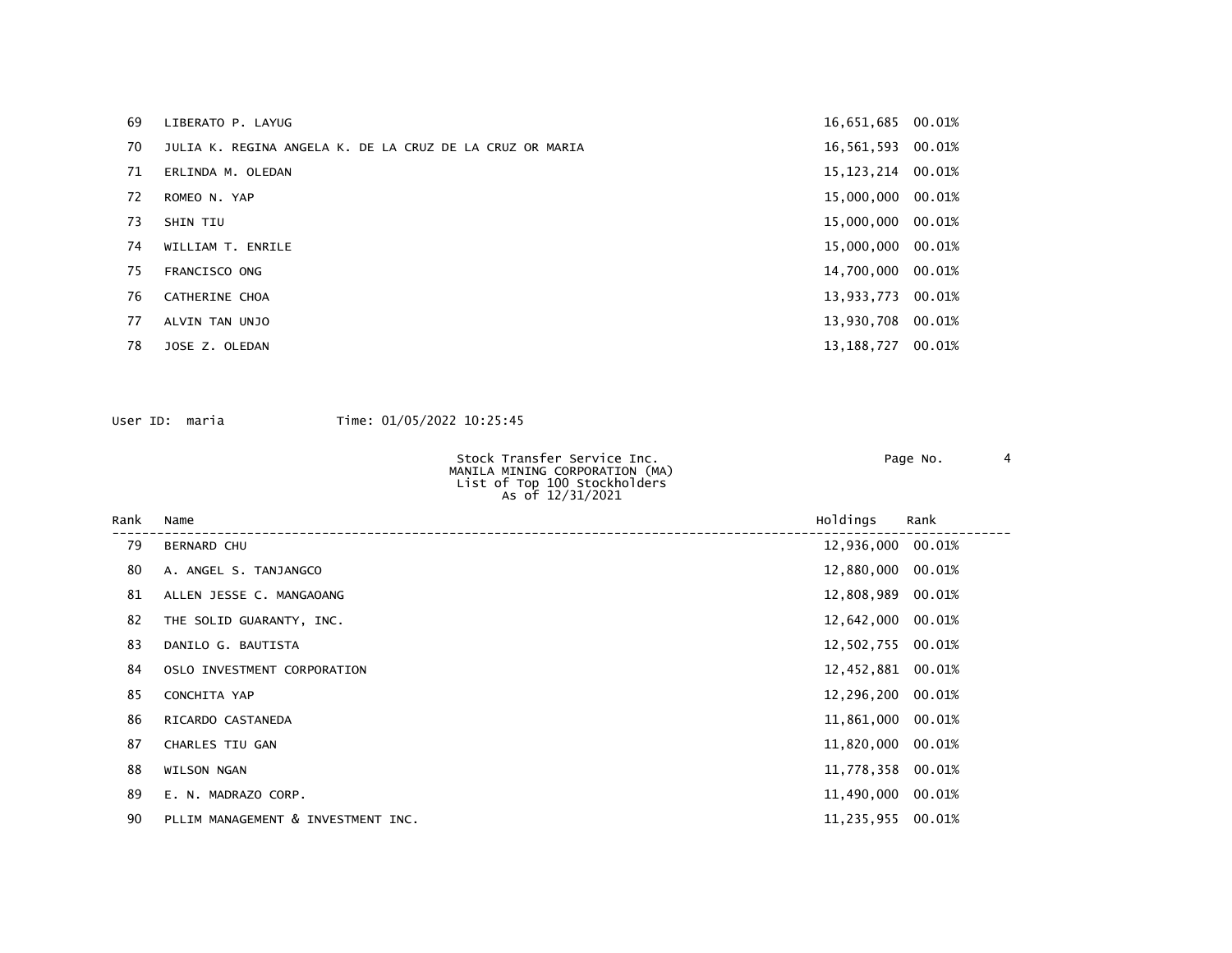| 91  | MARINO OLONDRIZ Y CIA                    | 11, 173, 982 00.01% |        |
|-----|------------------------------------------|---------------------|--------|
| 92  | LIBRADO S. CALILUNG                      | 10,717,623          | 00.01% |
| 93  | LOZANO A. TAN                            | 10,708,977          | 00.01% |
| 94  | JIMMY CHU CHO CHIAW                      | 10,620,359 00.01%   |        |
| 95  | <b>GOBINDRAM HEMANDAS</b>                | 10,500,000 00.01%   |        |
| 96  | ANTONIO S. TANJANGCO                     | 10,290,000 00.01%   |        |
| 97  | MA. THERESA TUASON                       | 10,073,900 00.01%   |        |
| 98  | PEDRO WONG MADARANG                      | 10,000,000 00.01%   |        |
| 99  | JOHNNY TIO CO                            | 10,000,000          | 00.01% |
| 100 | CATHAY SECURITIES CO., INC. A/C NO. 1657 | 10,000,000 00.01%   |        |

Page No. 5

|  | Stock Transfer Service Inc.    |
|--|--------------------------------|
|  | MANILA MINING CORPORATION (MA) |
|  | List of Top 100 Stockholders   |
|  | As of 12/31/2021               |

Rank Name Holdings Rank ------------------------------------------------------------------------------------------------------------------------

 --------------- ------- Total Top 100 Shareholders : 153,948,275,365 99.01% =============== ======= --------------- Total Issued Shares 155,479,944,728 ===============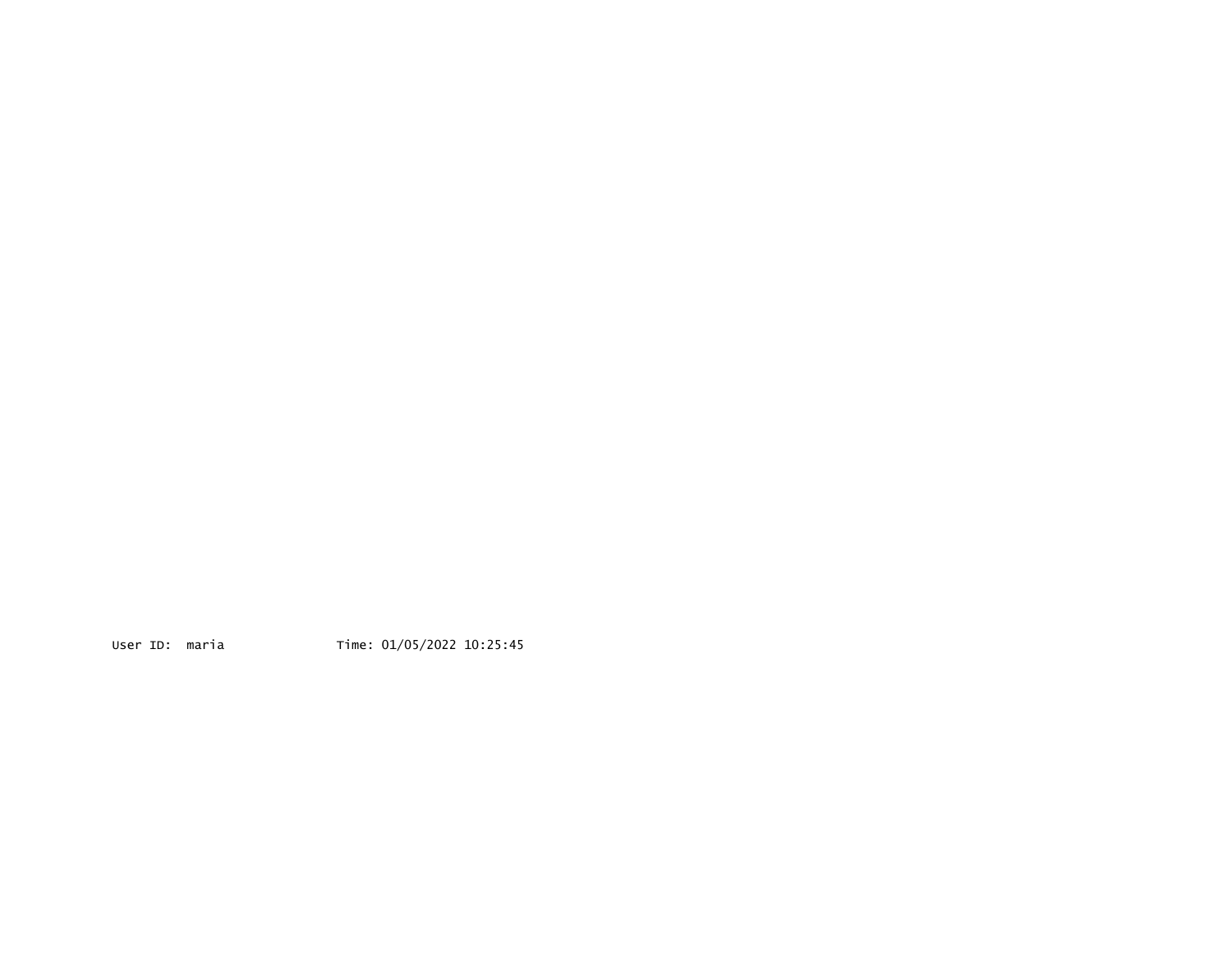## **OUTSTANDING BALANCES FOR A SPECIFIC COMPANY**

Company Code - MA0000000000

| Business Date: December 31, 2021                 |                 |
|--------------------------------------------------|-----------------|
| <b>BPNAME</b>                                    | <b>HOLDINGS</b> |
| UPCC SECURITIES CORP.                            | 26,238,822      |
| A & A SECURITIES, INC.                           | 796,372,810     |
| <b>ABACUS SECURITIES CORPORATION</b>             | 5,463,630,712   |
| PHILSTOCKS FINANCIAL INC                         | 3,222,022,290   |
| A. T. DE CASTRO SECURITIES CORP.                 | 70,796,300      |
| ALPHA SECURITIES CORP.                           | 16,690,045      |
| <b>BA SECURITIES, INC.</b>                       | 40,737,913      |
| AP SECURITIES INCORPORATED                       | 1,732,895,108   |
| ANSALDO, GODINEZ & CO., INC.                     | 756,260,718     |
| AB CAPITAL SECURITIES, INC.                      | 4,831,433,362   |
| SARANGANI SECURITIES, INC.                       | 3,155,841       |
| <b>SB EQUITIES, INC.</b>                         | 1,336,914,522   |
| ASIA PACIFIC CAPITAL EQUITIES & SECURITIES CORP. | 69,380,916      |
| ASIASEC EQUITIES, INC.                           | 4,468,167,648   |
| ASTRA SECURITIES CORPORATION                     | 940,244,350     |
| CHINA BANK SECURITIES CORPORATION                | 11,916,991      |
| BELSON SECURITIES, INC.                          | 454,986,073     |
| BENJAMIN CO CA & CO., INC.                       | 6,096,144       |
| B. H. CHUA SECURITIES CORPORATION                | 43,253,909      |
| <b>JAKA SECURITIES CORP.</b>                     | 45,242,117      |
| <b>BPI SECURITIES CORPORATION</b>                | 1,953,043,928   |
| CAMPOS, LANUZA & COMPANY, INC.                   | 74,775,333      |
| SINCERE SECURITIES CORPORATION                   | 467,965,055     |
| <b>CENTURY SECURITIES CORPORATION</b>            | 2,123,122       |
| CTS GLOBAL EQUITY GROUP, INC.                    | 485,492,488     |
| VSEC.COM, INC.                                   | 10,000,000      |
| TRITON SECURITIES CORP.                          | 1,059,257,817   |
| <b>IGC SECURITIES INC.</b>                       | 303,996,668     |
| <b>CUALOPING SECURITIES CORPORATION</b>          | 60,250          |
| DAVID GO SECURITIES CORP.                        | 1,591,073,490   |
| DIVERSIFIED SECURITIES, INC.                     | 174,048,040     |
| E. CHUA CHIACO SECURITIES, INC.                  | 789,307,386     |
| EQUITABLE SECURIITES (PHILS.) INC.               | 1,605,375       |
| EAST WEST CAPITAL CORPORATION                    | 70,000          |
| EASTERN SECURITIES DEVELOPMENT CORPORATION       | 1,418,784,082   |
| EQUITIWORLD SECURITIES, INC.                     | 85,249,857      |
| EVERGREEN STOCK BROKERAGE & SEC., INC.           | 1,006,845,460   |
| FIRST ORIENT SECURITIES, INC.                    | 13,013,819      |
| FIRST INTEGRATED CAPITAL SECURITIES, INC.        | 81,600,000      |
| F. YAP SECURITIES, INC.                          | 24,931,012,980  |
| AURORA SECURITIES, INC.                          | 14,157,028      |
| GLOBALINKS SECURITIES & STOCKS, INC.             | 395,397,876     |
| JSG SECURITIES, INC.                             | 201,392,179     |
| <b>GOLDSTAR SECURITIES, INC.</b>                 | 217,075,730     |
| GUILD SECURITIES, INC.                           | 217,194,627     |
| HDI SECURITIES, INC.                             | 1,358,814,371   |
| H. E. BENNETT SECURITIES, INC.                   | 34,248,201      |
| HK SECURITIES, INC.                              | 29,824          |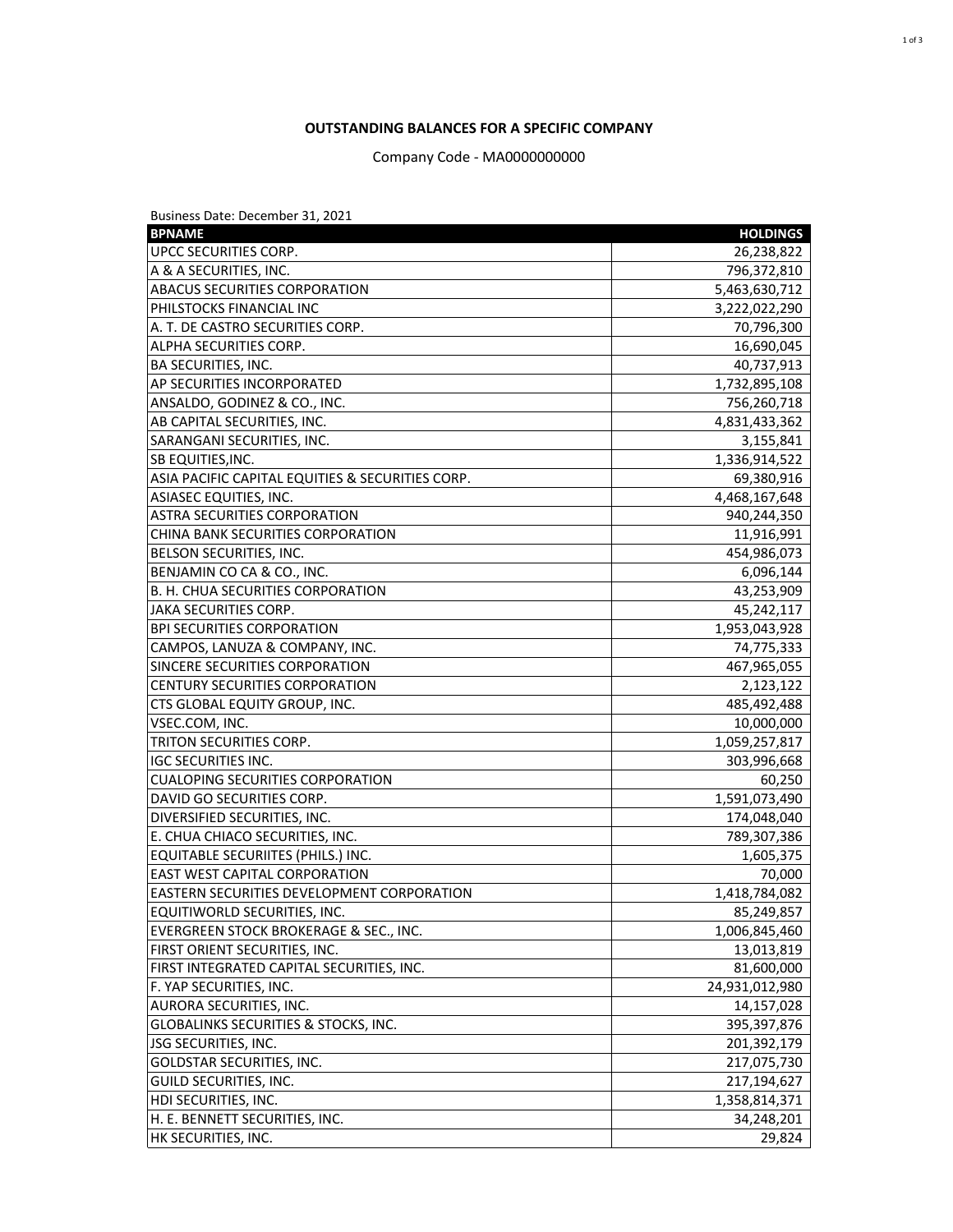| <b>BPNAME</b>                                           | <b>HOLDINGS</b> |
|---------------------------------------------------------|-----------------|
| I. ACKERMAN & CO., INC.                                 | 11,203,764      |
| I. B. GIMENEZ SECURITIES, INC.                          | 154,783,369     |
| <b>INVESTORS SECURITIES, INC,</b>                       | 223,908,597     |
| IMPERIAL, DE GUZMAN, ABALOS & CO., INC.                 | 88,035,408      |
| INTRA-INVEST SECURITIES, INC.                           | 140,420,880     |
| ASIAN CAPITAL EQUITIES, INC.                            | 3,966,400       |
| J.M. BARCELON & CO., INC.                               | 12,573,123      |
| VALUE QUEST SECURITIES CORPORATION                      | 400,000         |
| <b>STRATEGIC EQUITIES CORP.</b>                         | 20,043,642      |
| LARRGO SECURITIES CO., INC.                             | 951,501,675     |
| LOPEZ, LOCSIN, LEDESMA & CO., INC.                      | 9,616,334       |
| LUCKY SECURITIES, INC.                                  | 413,391,095     |
| LUYS SECURITIES COMPANY, INC.                           | 686,272,232     |
| <b>MANDARIN SECURITIES CORPORATION</b>                  | 255,860,530     |
| MARINO OLONDRIZ Y CIA                                   |                 |
| COL Financial Group, Inc.                               | 6,911,005,629   |
| DA MARKET SECURITIES, INC.                              | 122,859,351     |
| MERCANTILE SECURITIES CORP.                             | 755,811,935     |
| <b>MERIDIAN SECURITIES, INC.</b>                        | 1,272,959,432   |
| MDR SECURITIES, INC.                                    | 460,655,175     |
| REGIS PARTNERS, INC.                                    | 7,334,304       |
| MOUNT PEAK SECURITIES, INC.                             | 9,186,595       |
| NEW WORLD SECURITIES CO., INC.                          | 230,521,361     |
| OPTIMUM SECURITIES CORPORATION                          | 213,026,293     |
| <b>RCBC SECURITIES, INC.</b>                            | 175,710,751     |
| PAN ASIA SECURITIES CORP.                               | 98,919,858      |
| PAPA SECURITIES CORPORATION                             | 836,567,859     |
| MAYBANK ATR KIM ENG SECURITIES, INC.                    | 693,556,479     |
| PLATINUM SECURITIES, INC.                               | 10,762,869      |
| PNB SECURITIES, INC.                                    | 96,291,797      |
| PREMIUM SECURITIES, INC.                                | 216,377,519     |
| PRYCE SECURITIES, INC.                                  | 310,863         |
| SALISBURY BKT SECURITIES CORPORATION                    | 112,893,169     |
| <b>QUALITY INVESTMENTS &amp; SECURITIES CORPORATION</b> | 3,585,536,492   |
| R & L INVESTMENTS, INC.                                 | 21,278,784      |
| <b>ALAKOR SECURITIES CORPORATION</b>                    | 176,269,242     |
| R. COYIUTO SECURITIES, INC.                             | 920,368,454     |
| REGINA CAPITAL DEVELOPMENT CORPORATION                  | 917,940,026     |
| R. NUBLA SECURITIES, INC.                               | 191,277,556     |
| AAA SOUTHEAST EQUITIES, INCORPORATED                    | 224,743,595     |
| R. S. LIM & CO., INC.                                   | 304,356,844     |
| RTG & COMPANY, INC.                                     | 196,668,460     |
| S.J. ROXAS & CO., INC.                                  | 4,891,107       |
| FIDELITY SECURITIES, INC.                               | 84,279,612      |
| SUMMIT SECURITIES, INC.                                 | 182,315,546     |
| STANDARD SECURITIES CORPORATION                         | 237,105,351     |
| TANSENGCO & CO., INC.                                   | 453,274,479     |
| THE FIRST RESOURCES MANAGEMENT & SECURITIES CORP.       | 269,660,673     |
| TOWER SECURITIES, INC.                                  | 3,085,585,356   |
| TRANS-ASIA SECURITIES, INC.                             | 94,000          |
| <b>APEX PHILIPPINES EQUITIES CORPORATION</b>            | 2,001,000       |
| TRENDLINE SECURITIES CORPORATION                        | 2,633,142       |
| UCPB SECURITIES, INC.                                   | 935,605,948     |
| E.SECURITIES, INC.                                      | 3,199,200       |
| VENTURE SECURITIES, INC.                                | 908,000,691     |
|                                                         |                 |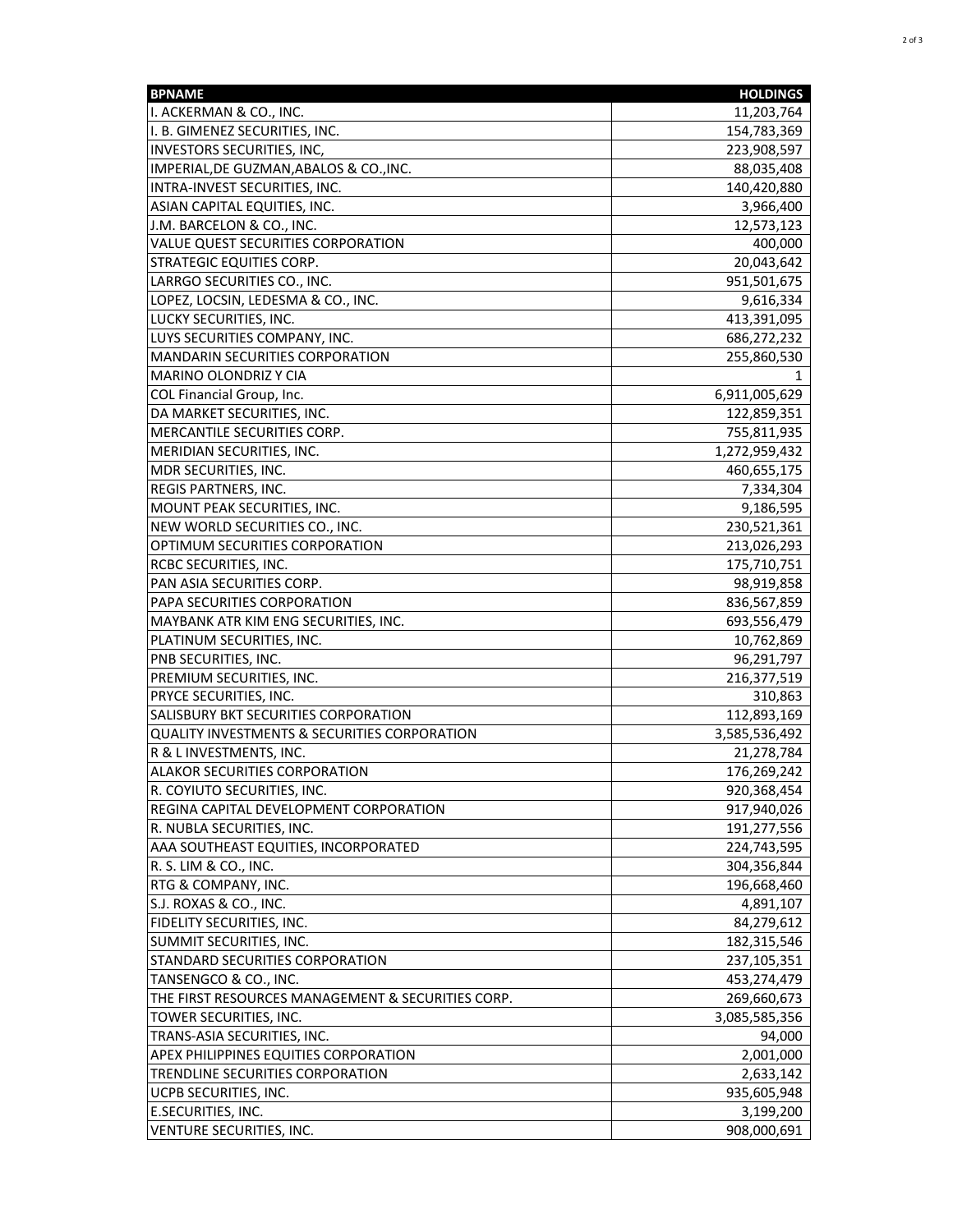| <b>BPNAME</b>                                            | <b>HOLDINGS</b> |
|----------------------------------------------------------|-----------------|
| VICSAL SECURITIES & STOCK BROKERAGE, INC.                | 55,000,000      |
| FIRST METRO SECURITIES BROKERAGE CORP.                   | 4,091,010,537   |
| WEALTH SECURITIES, INC.                                  | 205,914,199     |
| WESTLINK GLOBAL EQUITIES, INC.                           | 81,076,591      |
| BERNAD SECURITIES, INC.                                  | 154,703,012     |
| WONG SECURITIES CORPORATION                              | 13,540,000      |
| YAO & ZIALCITA, INC.                                     | 718,765,590     |
| YU & COMPANY, INC.                                       | 1,554,351,959   |
| <b>BDO SECURITIES CORPORATION</b>                        | 6,021,415,824   |
| <b>EAGLE EQUITIES, INC.</b>                              | 281,082,338     |
| GOLDEN TOWER SECURITIES & HOLDINGS, INC.                 | 36,284,404      |
| SOLAR SECURITIES, INC.                                   | 4,130,700,749   |
| G.D. TAN & COMPANY, INC.                                 | 96,522,508      |
| PHILIPPINE EQUITY PARTNERS, INC.                         | 188,284,760     |
| UNICAPITAL SECURITIES INC.                               | 289,693,215     |
| SunSecurities, Inc.                                      | 419,347,341     |
| COHERCO SECURITIES, INC.                                 | 20,000,000      |
| ARMSTRONG SECURITIES, INC.                               | 420,712         |
| TIMSON SECURITIES, INC.                                  | 52,776,966      |
| STAR ALLIANCE SECURITIES CORP.                           | 25,000,000      |
| <b>CITIBANK N.A.</b>                                     | 138,089,887     |
| RCBC TRUST & INVESTMENT DIVISION - VARIOUS TAXABLE ACCTS | 1,000,000       |
| AB CAPITAL & INVESTMENT CORP. - TRUST & INVESTMENT DIV.  | 5,750,252       |
| <b>Total</b>                                             | 107,708,616,268 |

If no written notice of any error or correction is received by PDTC within five (5) calendar days from receipt hereof, you shall be deemed to have accepted the accuracy and completeness of the details indicated in this report.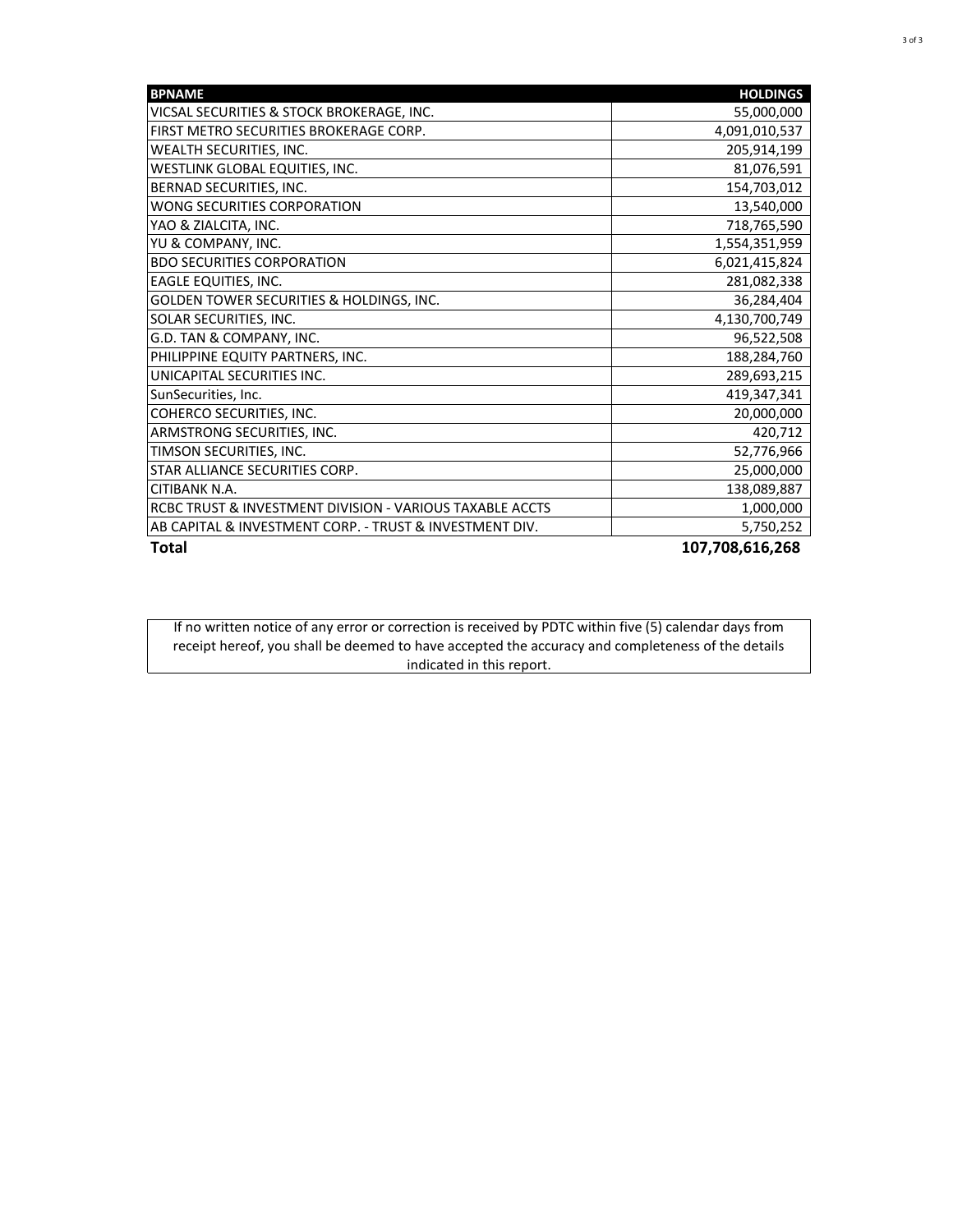Stock Transfer Service Inc. Page No. 1 MANILA MINING CORPORATION (MAB) List of Top 100 Stockholders As of 12/31/2021

| Rank         | Name                                                          | Holdings                 | Rank   |
|--------------|---------------------------------------------------------------|--------------------------|--------|
| $\mathbf{1}$ | PCD NOMINEE CORPORATION (FILIPINO)                            | 51, 142, 113, 036 49.38% |        |
| 2            | F. YAP SECURITIES, INC.                                       | 17, 195, 705, 019 16.60% |        |
| 3            | F. YP SEURITIES INC F. YAP SECURITIES, INC.                   | 12, 477, 721, 842 12.05% |        |
| 4            | F. YAP SECURITIES INC F. YAP SECURITIES, INC.                 | 9,325,685,411 09.00%     |        |
| 5            | PCD NOMINEE CORPORATION (NON-FILIPINO)                        | 2, 171, 102, 596 02. 10% |        |
| 6            | F. YAP SECURITIES INC.                                        | 1,665,206,615 01.61%     |        |
| 7            | CRESENCIO YAP                                                 | 1,454,767,065 01.40%     |        |
| 8            | BRYAN YAP                                                     | 1,124,317,007            | 01.09% |
| 9            | EMMA YAP                                                      | 962,564,863 00.93%       |        |
| 10           | CORONET PROPERTY HOLDINGS CORP CORONET PROPERTY HOLDINGS CORP | 851,662,573              | 00.82% |
| 11           | PACITA YAP                                                    | 824,539,227 00.80%       |        |
| 12           | DAVID GO SECURITIES CORP. DAVID GO SECURITIES CORP.           | 586,065,344 00.57%       |        |
| 13           | CHRISTINE KAREN YAP                                           | 492, 917, 544 00.48%     |        |
| 14           | CHRISTINE YAP                                                 | 461, 919, 918 00.45%     |        |
| 15           | PAUL YAP JR.                                                  | 434,761,927              | 00.42% |
| 16           | QUALITY INVESTMENTS & SECURITIES CORP.                        | 415,011,235              | 00.40% |
| 17           | JESSAMYN DESIREE B. PEREZ                                     | 191,561,253              | 00.18% |
| 18           | THE FIRST RESOURCES MANAGEMENT & SECURITIES CORPORATION       | 150,000,000              | 00.14% |
| 19           | FELIPE YAP                                                    | 125,035,206              | 00.12% |
| 20           | MA. CYMBELINE B. PEREZ                                        | 113, 111, 253            | 00.11% |
| 21           | ARLENE K. YAP                                                 | 90,152,434               | 00.09% |
| 22           | HORACIO RODRIGUEZ                                             | 70,455,575 00.07%        |        |
| 23           | FAUSTO R. PREYSLER JR.                                        | 57,640,449               | 00.06% |
| 24           | PL LIM INVESTMENTS, INC.                                      | 57,000,000 00.06%        |        |
| 25           | MARTESIO PEREZ                                                | 42,436,774               | 00.04% |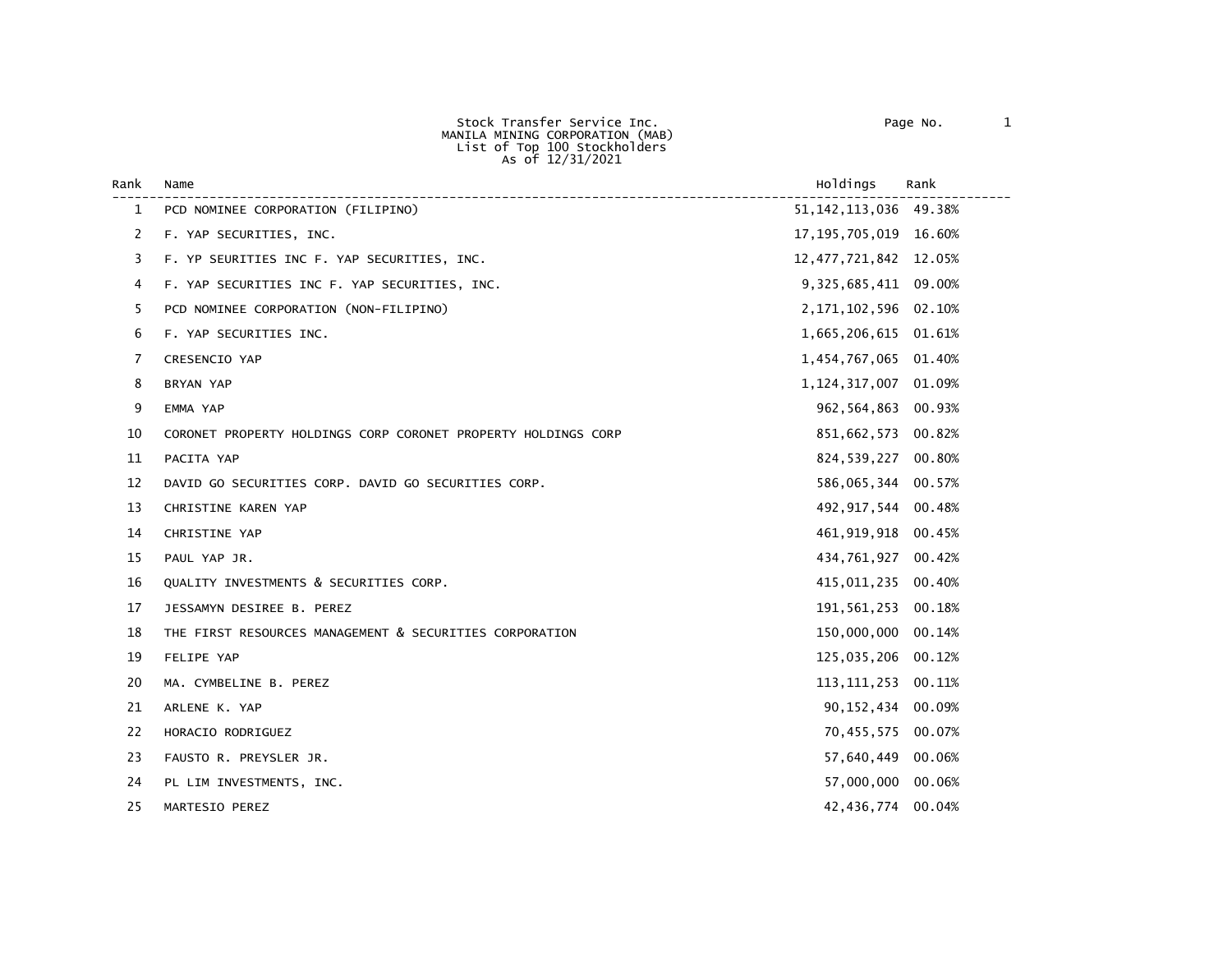26 SHIPSIDE, INC. 38,420,668 00.04%

## User ID: maria Time: 01/05/2022 10:27:27

Stock Transfer Service Inc. The Contract of Page No. 2 MANILA MINING CORPORATION (MAB) List of Top 100 Stockholders As of 12/31/2021 Rank Name Holdings Rank ------------------------------------------------------------------------------------------------------------------------ 27 EDUARDO BANGAYAN 28 JULIA K. MARIA ALESANDRA K. DE LA CRUZ DE LA CRUZ OR 27,329,421 00.03% 29 WILLIAM RAGOS ENRILE II 25,617,977 00.02% 30 E.N. MADRAZO CORP. E. N. MADRAZO CORP. 22,710,000 00.02% 31 GENARA LIMSON 22,050,000 00.02% 32 SMS DEVELOPMENT CORP. 21,000,000 00.02% 33 F. YAP SECURITIES, INC. ACCOUNT NO. BY 19,434,384 00.02% 34 A/C -CKY FYSI 18,454,855 00.02% 35 MARIO CRUEL 18,020,000 00.02% 36 ARTEMIO F. DISINI 17,700,000 00.02% 37 KATERINA TANYA B. PEREZ 16,974,836 00.02% 38 ALBERTO MENDOZA 16,494,382 00.02% 39 DANILO G. BAUTISTA 16,287,467 00.02% 40 SUNDER HEMANDAS 15,876,000 00.02% 41 PLLIM MANAGEMENT & INVESTMENT INC.  $15,486,891$  00.01% 42 CORE MARITIME CORPORATION 15,394,757 00.01% 43 QUALITY INVESTMENTS & SECS. CORP. A/C #017003 11,680,000 00.01% 44 PEDRO WONG MADARANG 11,000,000 00.01% 45 HIGHLAND SECURITIES INC HIGHLAND SECURITIES, INC. 10,269,663 00.01% 46 EVELYN ONG LAO 10,000,000 00.01% 47 PHILIPPINE INTERNATIONAL LIFE INSURANCE CO., INC. 10,000,000 00.01%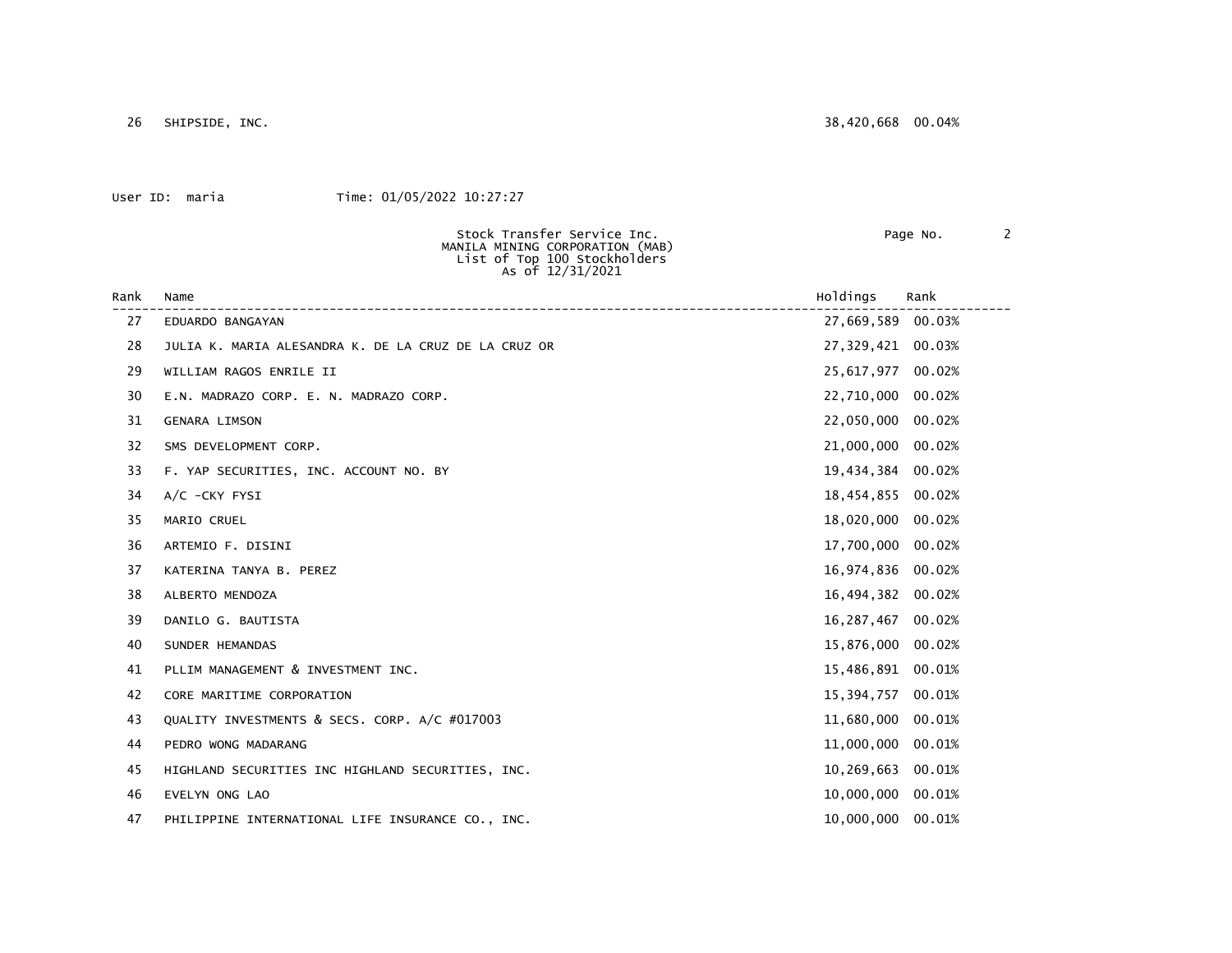| 48. | AMERICAN WIRE & CABLE CO. INC AMERICAN WIRE & CABLE CO. INC. | 10,000,000 00.01% |  |
|-----|--------------------------------------------------------------|-------------------|--|
| 49  | ROGER C. ANG                                                 | 10,000,000 00.01% |  |
| 50  | NATHANIEL PEREZ                                              | 10,000,000 00.01% |  |
| 51  | VIRGINIA G. CORDERO                                          | 9,941,123 00.01%  |  |
| 52  | FGC MARKETING CORP. FGC MARKETING CORP.                      | 9,698,697 00.01%  |  |

| Stock Transfer Service Inc.<br>MANILA MINING CORPORATION (MAB)<br>List of Top 100 Stockholders<br>As of 12/31/2021 | Page No. |  |
|--------------------------------------------------------------------------------------------------------------------|----------|--|
|                                                                                                                    |          |  |

| Rank | Name                                             | Holdings         | Rank   |
|------|--------------------------------------------------|------------------|--------|
| 53   | BLUE RIDGE MINERAL CORP BLUE RIDGE MINERAL CORP. | 9,600,000 00.01% |        |
| 54   | LUPICINO C. ANDALAN                              | 9,127,035 00.01% |        |
| 55   | QUALITY INVESTMENTS & SECURITIES CORPORATION     | 7,752,000        | 00.01% |
| 56   | FRANCISCO ONG                                    | 7,644,000 00.01% |        |
| 57   | CATHERINE CHOA                                   | 7,600,000 00.01% |        |
| 58   | LILY CHI                                         | 7,500,000 00.01% |        |
| 59   | PEDRO W. MADARANG                                | 7,500,000 00.01% |        |
| 60   | SAMSON CORDERO JR.                               | 7,350,000 00.01% |        |
| 61   | FLORENTINA BANEZ                                 | 7,075,571 00.01% |        |
| 62   | ALEX C. GRANT                                    | 6,992,967 00.01% |        |
| 63   | GILBERT LIU                                      | 6,872,659 00.01% |        |
| 64   | LEONILO A. CUERDO                                | 6,699,639 00.01% |        |
| 65   | LAMBERTO O. DANAQUE                              | 6,644,400 00.01% |        |
| 66   | ZHUI XU ZHUI XU                                  | 6,300,000        | 00.01% |
| 67   | MERCANTILE INSURANCE CO., INC.                   | 6,300,000 00.01% |        |
| 68   | CHRISTOPHER BELL-KNIGHT                          | 6,200,000 00.01% |        |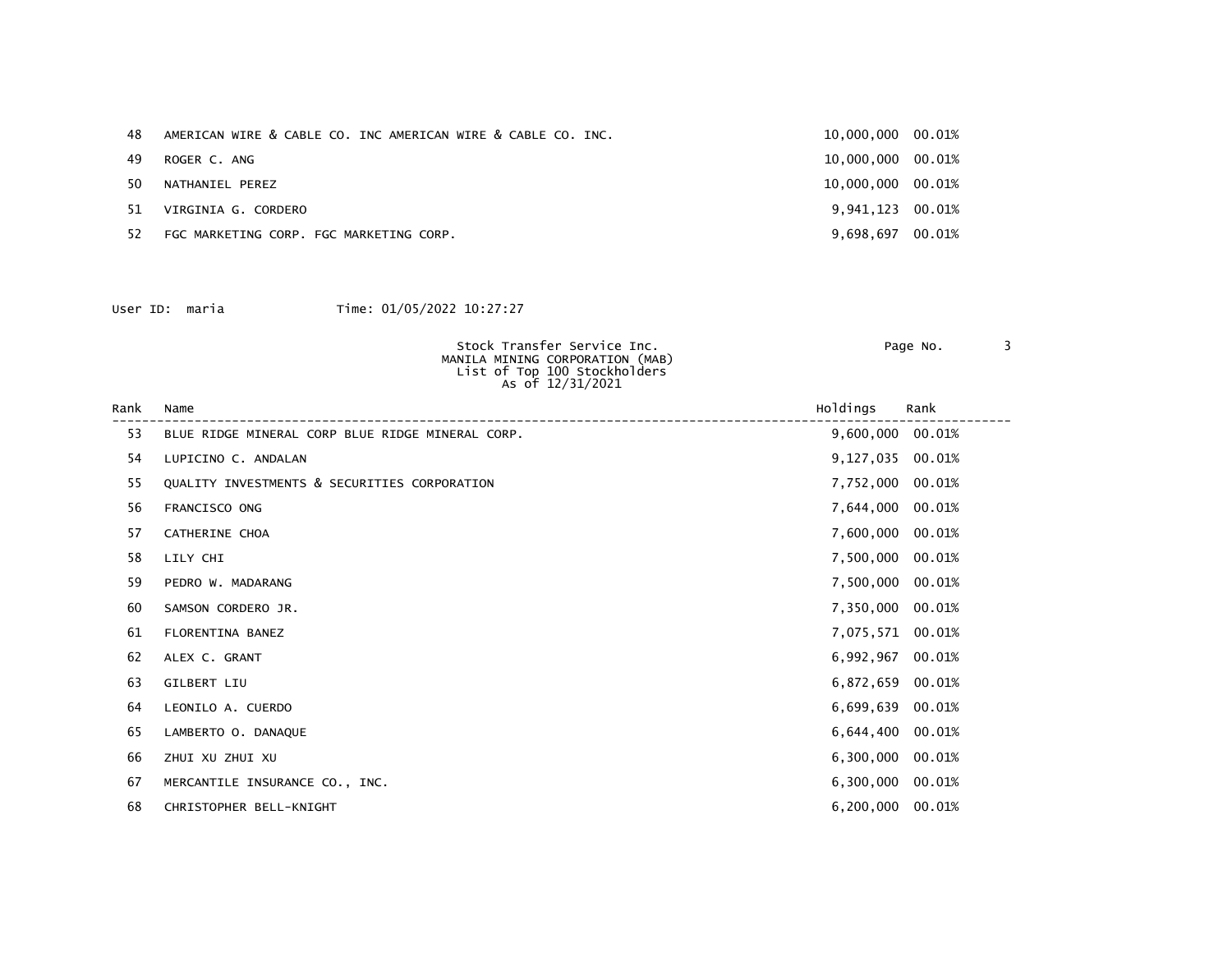| 69 | TIAN SANG TIAN SANG       | 6,061,686 00.01%   |  |
|----|---------------------------|--------------------|--|
| 70 | RAY C. ESPINOSA           | 6,000,000 00.01%   |  |
| 71 | <b>JOHN HARPER</b>        | $6,000,000$ 00.01% |  |
| 72 | MARIA LOURDES TUASON      | 5,930,337 00.01%   |  |
| 73 | DOMINGO TIU               | 5,880,000 00.01%   |  |
| 74 | MARIA VIRGINIA KABIGTING  | 5,153,400 00.00%   |  |
| 75 | ARSENIO V. PAREDES        | 5,123,596 00.00%   |  |
| 76 | MA. CYMBELINE PEREZ       | 5,111,336 00.00%   |  |
| 77 | HERITAGE PROPERTIES, INC. | 5,032,554 00.00%   |  |
| 78 | JOSEPH ONG                | 5,000,000 00.00%   |  |
|    |                           |                    |  |

| Stock Transfer Service Inc.<br>MANILA MINING CORPORATION (MAB)<br>List of Top 100 Stockholders<br>As of 12/31/2021 | Page No. |  |
|--------------------------------------------------------------------------------------------------------------------|----------|--|
|                                                                                                                    |          |  |

| Rank | Name                                                 | Holdings           | Rank |
|------|------------------------------------------------------|--------------------|------|
| 79   | PEDRO O. TAN                                         | 5,000,000 00.00%   |      |
| 80   | PETER D. GARRUCHO JR.                                | 5,000,000 00.00%   |      |
| 81   | PAUL CO                                              | 5,000,000 00.00%   |      |
| 82   | RESTITUTO C. BUENVIAJE                               | 4,939,200 00.00%   |      |
| 83   | MOHAN HEMANDAS                                       | 4,900,000 00.00%   |      |
| 84   | TIONG SECURITIES, INC.                               | 4,559,057 00.00%   |      |
| 85   | PHILFINANCE SECURITIES CORP.                         | 4,508,490 00.00%   |      |
| 86   | LIBRADO S. CALILUNG                                  | 4,447,926 00.00%   |      |
| 87   | LACHMAN C. RAMCHANDANI                               | 4,347,000 00.00%   |      |
| 88   | MARINA ANG                                           | 4,276,993 00.00%   |      |
| 89   | RICHARD Y. SY                                        | 4,116,000 00.00%   |      |
| 90   | GEORGE & PETER LINES, INC GEORGE & PETER LINES, INC. | 4, 112, 509 00.00% |      |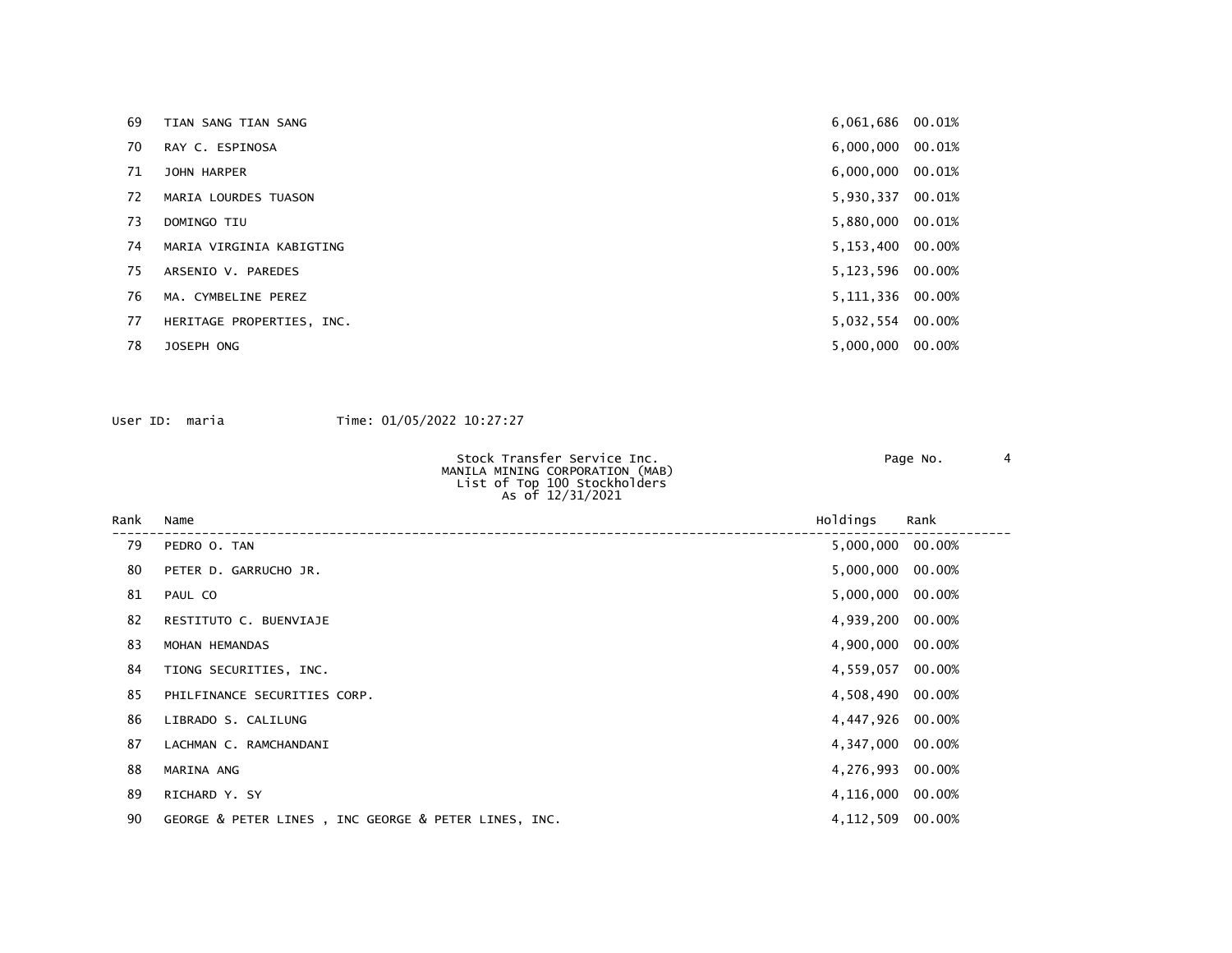| 91  | JOSE Z. OLEDAN             | 4,049,482 00.00% |        |
|-----|----------------------------|------------------|--------|
| 92  | ROSEMARIE DI               | 3,920,000 00.00% |        |
| 93  | TANSENGCO & CO., INC.      | 3,893,600 00.00% |        |
| 94  | RESTITUTO BUENVIAJE        | 3,822,000 00.00% |        |
| 95  | ERLINDA M. OLEDAN          | 3,800,281 00.00% |        |
| 96  | <b>CESAR TAN</b>           | 3,780,000 00.00% |        |
| 97  | LADISLAO P. JAMERA         | 3,747,162 00.00% |        |
| 98  | EDGAR A. RAGASA            | 3,719,816 00.00% |        |
| 99  | SUPREME STOCKBROKERS, INC. | 3,692,146        | 00.00% |
| 100 | BRYAN YAP                  | 3,595,505 00.00% |        |

|      |      | Stock Transfer Service Inc.<br>MANILA MINING CORPORATION (MAB)<br>List of Top 100 Stockholders<br>As of 12/31/2021 |          | Page No. |  |
|------|------|--------------------------------------------------------------------------------------------------------------------|----------|----------|--|
| Rank | Name |                                                                                                                    | Holdings | Rank     |  |
|      |      |                                                                                                                    |          |          |  |
|      |      |                                                                                                                    |          |          |  |
|      |      |                                                                                                                    |          |          |  |

| Total Top 100 Shareholders : | 103,206,643,223 99.64%              |  |
|------------------------------|-------------------------------------|--|
|                              | Total Issued Shares 103,576,098,876 |  |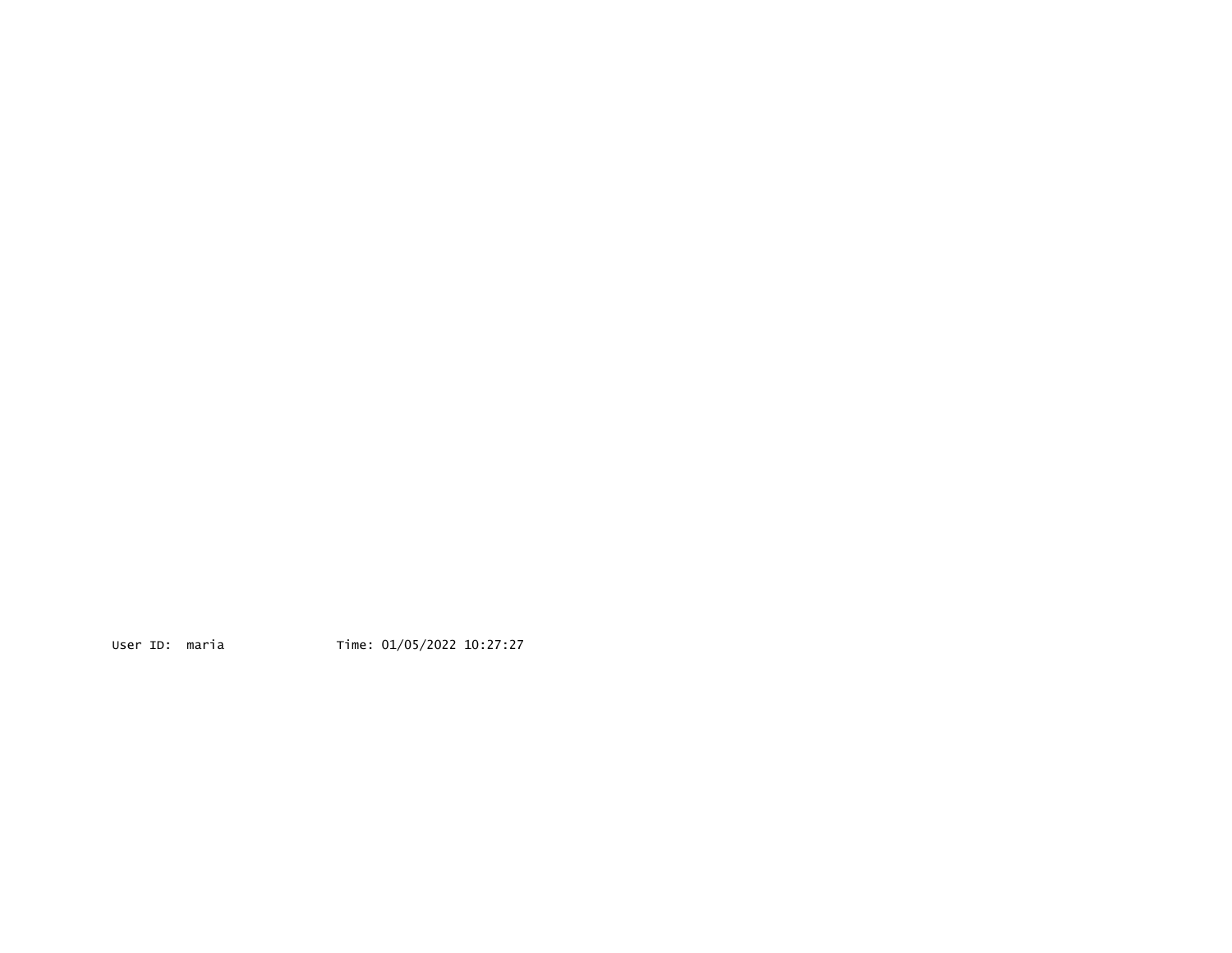## **OUTSTANDING BALANCES FOR A SPECIFIC COMPANY**

Company Code - MAB000000000

| Business Date: December 31, 2021                 |                 |
|--------------------------------------------------|-----------------|
| <b>BPNAME</b>                                    | <b>HOLDINGS</b> |
| UPCC SECURITIES CORP.                            | 9,710,737       |
| A & A SECURITIES, INC.                           | 303,240,167     |
| ABACUS SECURITIES CORPORATION                    | 2,671,637,064   |
| PHILSTOCKS FINANCIAL INC                         | 495,648,223     |
| A. T. DE CASTRO SECURITIES CORP.                 | 59,055,993      |
| ALL ASIA SECURITIES MANAGEMENT CORP.             | 856,000         |
| ALPHA SECURITIES CORP.                           | 9,179,590       |
| <b>BA SECURITIES, INC.</b>                       | 43,475,314      |
| AP SECURITIES INCORPORATED                       | 127,306,034     |
| ANSALDO, GODINEZ & CO., INC.                     | 223,835,906     |
| AB CAPITAL SECURITIES, INC.                      | 1,055,693,736   |
| SB EQUITIES, INC.                                | 686,862,511     |
| ASIA PACIFIC CAPITAL EQUITIES & SECURITIES CORP. | 2,043,194       |
| ASIASEC EQUITIES, INC.                           | 2,163,928,483   |
| <b>ASTRA SECURITIES CORPORATION</b>              | 566,808,889     |
| CHINA BANK SECURITIES CORPORATION                | 11,002,810      |
| MACQUARIE CAPITAL SECURITIES (PHILIPPINES), INC. | 2,706,319       |
| BELSON SECURITIES, INC.                          | 260,578,335     |
| BENJAMIN CO CA & CO., INC.                       | 4,660,241       |
| B. H. CHUA SECURITIES CORPORATION                | 65,208,000      |
| JAKA SECURITIES CORP.                            | 59,836,179      |
| <b>BPI SECURITIES CORPORATION</b>                | 493,387,610     |
| CAMPOS, LANUZA & COMPANY, INC.                   | 451,874,271     |
| SINCERE SECURITIES CORPORATION                   | 116,934,831     |
| CTS GLOBAL EQUITY GROUP, INC.                    | 50,939,310      |
| TRITON SECURITIES CORP.                          | 170,388,426     |
| <b>IGC SECURITIES INC.</b>                       | 255,162,449     |
| <b>CUALOPING SECURITIES CORPORATION</b>          | 12,534,896      |
| DAVID GO SECURITIES CORP.                        | 1,606,190,549   |
| DIVERSIFIED SECURITIES, INC.                     | 13,846,841      |
| E. CHUA CHIACO SECURITIES, INC.                  | 191,114,610     |
| EQUITABLE SECURIITES (PHILS.) INC.               | 2,044,756       |
| <b>EAST WEST CAPITAL CORPORATION</b>             | 192,434         |
| EASTERN SECURITIES DEVELOPMENT CORPORATION       | 146,512,567     |
| EQUITIWORLD SECURITIES, INC.                     | 53,923,435      |
| EVERGREEN STOCK BROKERAGE & SEC., INC.           | 380,892,281     |
| FIRST ORIENT SECURITIES, INC.                    | 30,793,976      |
| F. YAP SECURITIES, INC.                          | 17,416,290,201  |
| AURORA SECURITIES, INC.                          | 20,035,954      |
| GLOBALINKS SECURITIES & STOCKS, INC.             | 138,173,537     |
| JSG SECURITIES, INC.                             | 67,195,225      |
| GOLDSTAR SECURITIES, INC.                        | 173,652,769     |
| <b>GUILD SECURITIES, INC.</b>                    | 159,946,245     |
| HDI SECURITIES, INC.                             | 359,012,549     |
| H. E. BENNETT SECURITIES, INC.                   | 50,472,525      |
| HK SECURITIES, INC.                              | 4,470           |
| I. ACKERMAN & CO., INC.                          | 279,520         |
| I. B. GIMENEZ SECURITIES, INC.                   | 2,620,492       |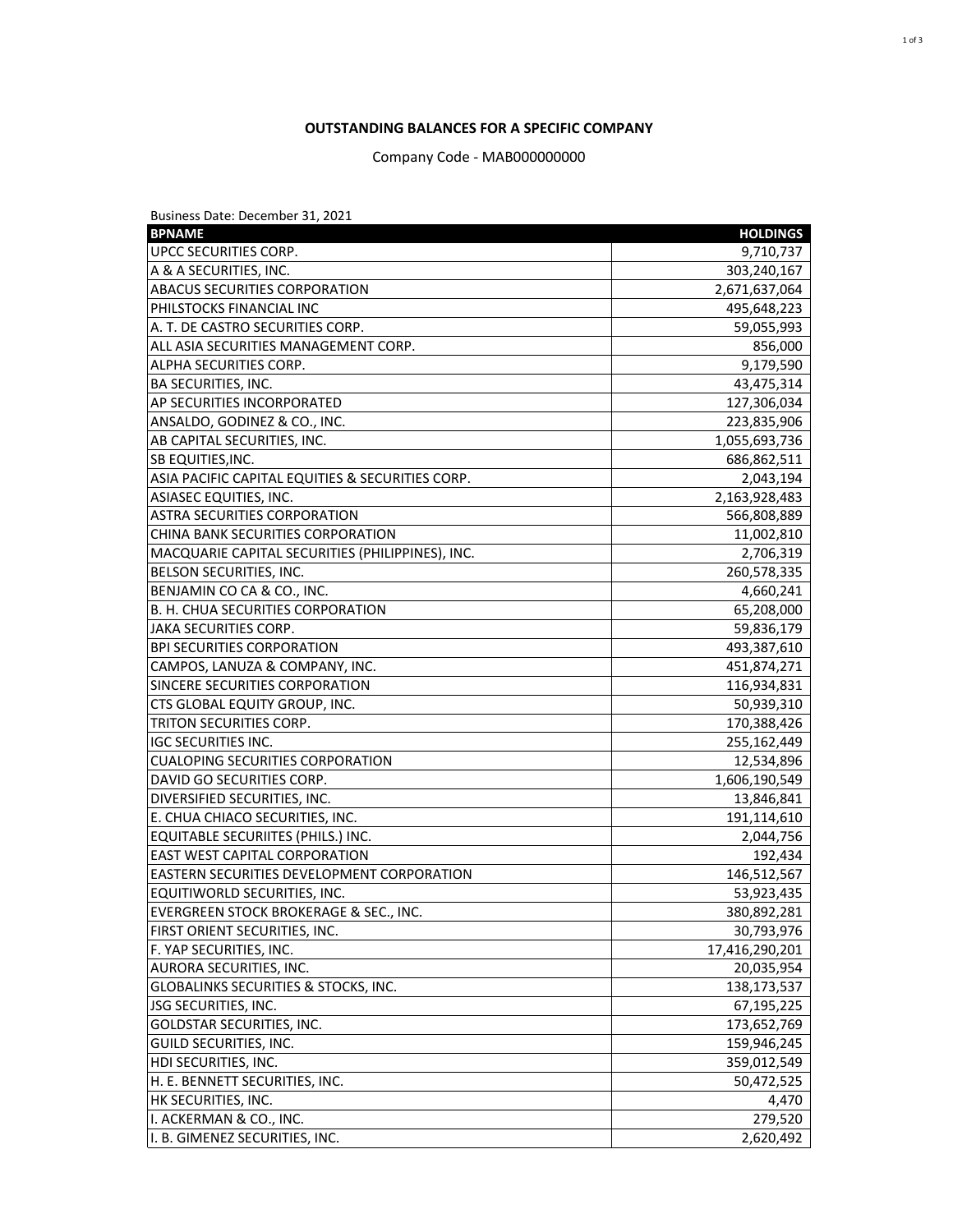| <b>BPNAME</b>                                           | <b>HOLDINGS</b> |
|---------------------------------------------------------|-----------------|
| <b>INVESTORS SECURITIES, INC,</b>                       | 64,737,085      |
| IMPERIAL, DE GUZMAN, ABALOS & CO., INC.                 | 47,161,049      |
| INTRA-INVEST SECURITIES, INC.                           | 10,296,964      |
| ASIAN CAPITAL EQUITIES, INC.                            | 1,052,448       |
| J.M. BARCELON & CO., INC.                               | 2,782,111       |
| VALUE QUEST SECURITIES CORPORATION                      | 73,505,000      |
| <b>STRATEGIC EQUITIES CORP.</b>                         | 31,138,911      |
| LARRGO SECURITIES CO., INC.                             | 36,815,618      |
| LOPEZ, LOCSIN, LEDESMA & CO., INC.                      | 4,323,236       |
| LUCKY SECURITIES, INC.                                  | 34,422,672      |
| LUYS SECURITIES COMPANY, INC.                           | 666,579,907     |
| MANDARIN SECURITIES CORPORATION                         | 277,041,109     |
| MARINO OLONDRIZ Y CIA                                   | 796,833         |
| COL Financial Group, Inc.                               | 2,590,818,065   |
|                                                         |                 |
| DA MARKET SECURITIES, INC.                              | 46,784,524      |
| MERCANTILE SECURITIES CORP.                             | 248,652,645     |
| MERIDIAN SECURITIES, INC.                               | 117,609,890     |
| MDR SECURITIES, INC.                                    | 318,260,426     |
| REGIS PARTNERS, INC.                                    | 51,852,774      |
| MOUNT PEAK SECURITIES, INC.                             | 7,316,232       |
| NEW WORLD SECURITIES CO., INC.                          | 79,301,280      |
| OPTIMUM SECURITIES CORPORATION                          | 26,736,872      |
| <b>RCBC SECURITIES, INC.</b>                            | 39,449,581      |
| PAN ASIA SECURITIES CORP.                               | 7,757,470       |
| PAPA SECURITIES CORPORATION                             | 386,855,548     |
| MAYBANK ATR KIM ENG SECURITIES, INC.                    | 281,531,148     |
| PNB SECURITIES, INC.                                    | 106,908,554     |
| PREMIUM SECURITIES, INC.                                | 38,821,011      |
| PRYCE SECURITIES, INC.                                  | 731,572         |
| SALISBURY BKT SECURITIES CORPORATION                    | 53,998,876      |
| <b>QUALITY INVESTMENTS &amp; SECURITIES CORPORATION</b> | 6,866,649,384   |
| R & L INVESTMENTS, INC.                                 | 12,287,228      |
| <b>ALAKOR SECURITIES CORPORATION</b>                    | 50,000,000      |
| R. COYIUTO SECURITIES, INC.                             | 336,012,681     |
| REGINA CAPITAL DEVELOPMENT CORPORATION                  | 174,142,873     |
| R. NUBLA SECURITIES, INC.                               | 110,719,941     |
| AAA SOUTHEAST EQUITIES, INCORPORATED                    | 65,451,888      |
| R. S. LIM & CO., INC.                                   | 50,770,881      |
| RTG & COMPANY, INC.                                     | 3,131,328       |
| S.J. ROXAS & CO., INC.                                  | 28,733,890      |
| SECURITIES SPECIALISTS, INC.                            | 179,081         |
| <b>FIDELITY SECURITIES, INC.</b>                        | 21,298,033      |
| SUMMIT SECURITIES, INC.                                 | 34,922,046      |
| STANDARD SECURITIES CORPORATION                         | 59,939,302      |
| TANSENGCO & CO., INC.                                   | 83,637,561      |
| THE FIRST RESOURCES MANAGEMENT & SECURITIES CORP.       | 500,838,732     |
| TOWER SECURITIES, INC.                                  | 1,466,780,592   |
| TRENDLINE SECURITIES CORPORATION                        | 599,664         |
|                                                         |                 |
| <b>UCPB SECURITIES, INC.</b>                            | 278,360,472     |
| E.SECURITIES, INC.                                      | 176,400         |
| VENTURE SECURITIES, INC.                                | 142,100,997     |
| FIRST METRO SECURITIES BROKERAGE CORP.                  | 609,570,090     |
| WEALTH SECURITIES, INC.                                 | 637,913,560     |
| WESTLINK GLOBAL EQUITIES, INC.                          | 43,746,518      |
| BERNAD SECURITIES, INC.                                 | 38,679,942      |